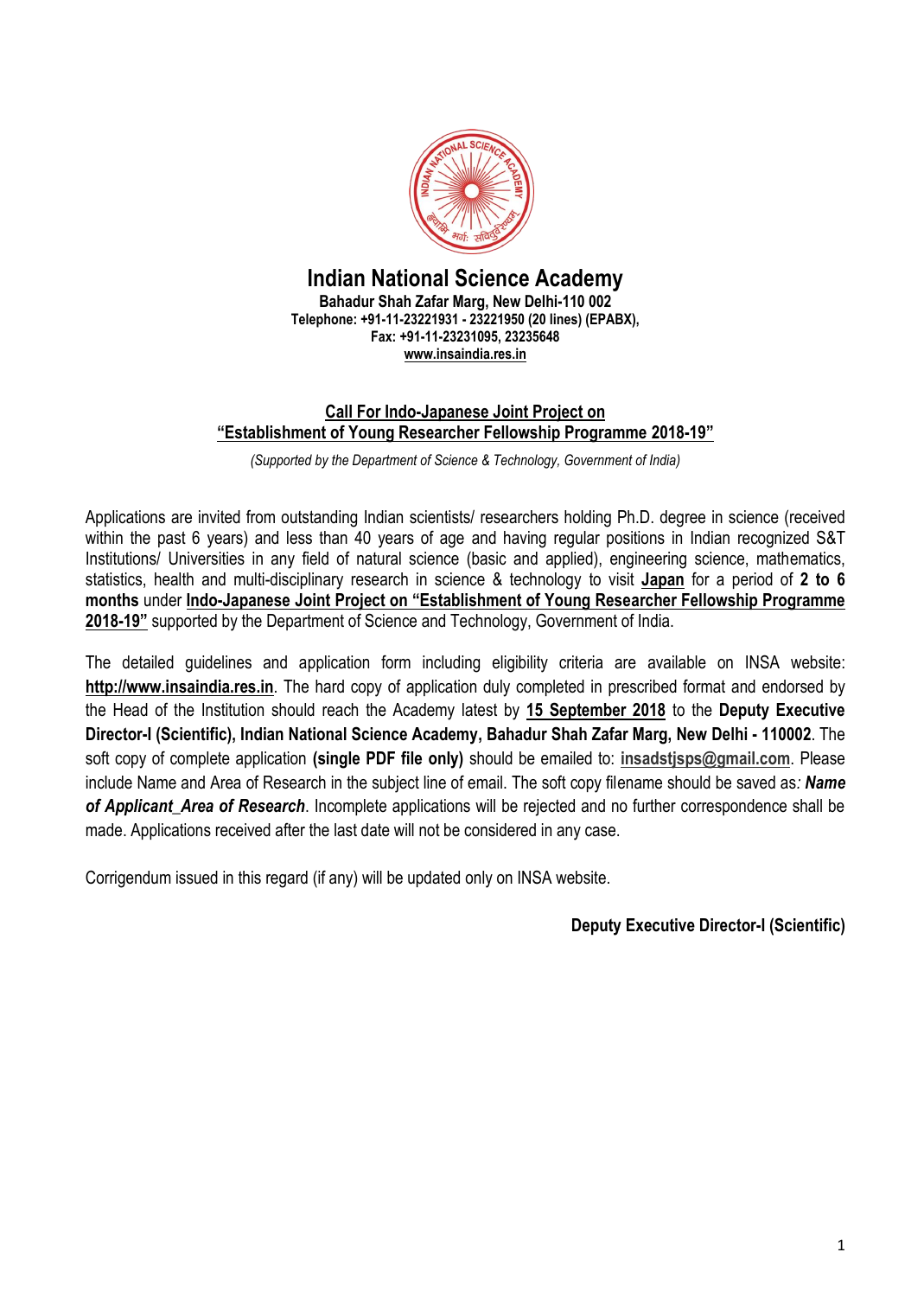



**Department of Science & Technology Indian National Science Academy Govt. of India**

### **Indo-Japanese Joint Project on "Establishment of Young Researcher Fellowship Programme 2018-2019"**

#### *Supported by* **Department of Science & Technology (DST), Government of India**

The Indian National Science Academy(INSA), New Delhi invites applications from outstanding Indian young scientists/ researchers to apply for the **Indo-Japanese Joint Project on "Establishment of Young Researcher Fellowship Programme 2018-2019"** coordinated by INSA and Japan Society for the Promotion of Science (JSPS). This programme is supported by the Department of Science & Technology, Government of India.

### **Objectives**

The main objective of this young researcher exchange program is to contribute to the advancement of Science & Technology and to the benefit of society at large. This fellowship programme is designed to support Indian scientists/researchers to travel to Japan and work with leading researchers at major Japanese science and technology institutions/universities/organizations for a period of **2 to 6 months**. They are intended to facilitate long-term science, technology and innovation collaboration between India and Japan by

- developing researchers' expertise in international collaboration and fostering long-term relationships between Indian and Japanese researchers;
- developing the researchers' leadership skills as future 'science ambassadors' for India; and
- providing a catalyst for future India-Japan research collaboration.

### **Eligibility:**

**(a)** The applicant should be Indian citizen, residing in India, and be a Postdoc and/ or a scientist/ faculty member working in a regular capacity in an UGC (University Grants Commission) recognized University/ Deemed University/ Academic Institute or National Research & Development Laboratory/ Institute and actively engaged in research work in the related areas.

**(b)** Applicants must have been awarded Ph.D. degree in science (received within the past 6 years) and should be less than 40 years of age as on the last date of submission.

**(c)** Applicants should not have availed any overseas fellowship in previous 3 years.

**(d)** The applicant should have been accepted to work in an institute/laboratory in Japan to be visited. Such acceptance should be supported by a letter of invitation from the host Institution(s) commenting on the proposed collaboration.

**(e)** The applicant should submit a detailed programme of his/her collaborative research work to be conducted in consultation with the host scientist(s) in Japan.

**(f)** All applications should be forwarded through proper channel by the employer/Head of the Institution.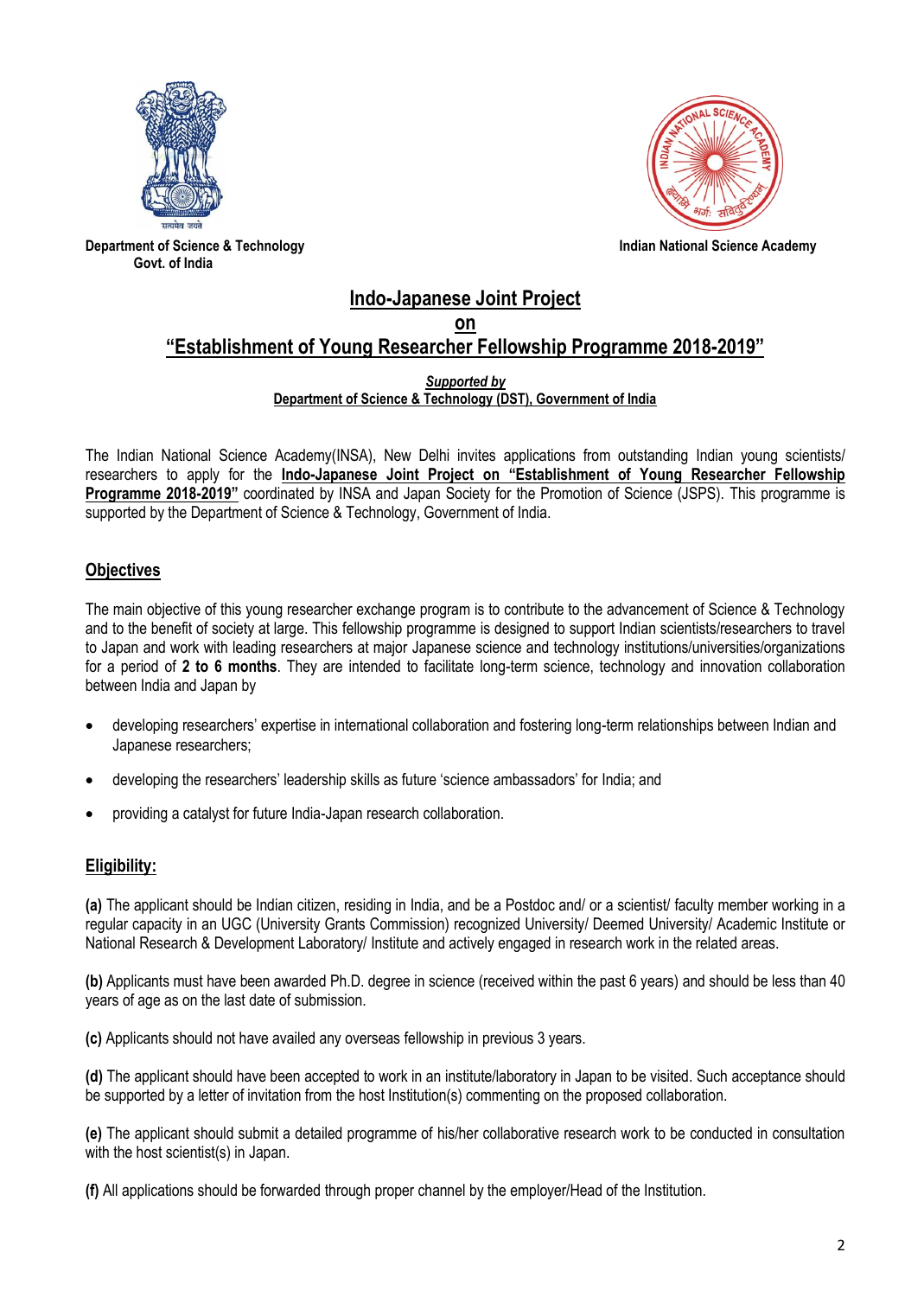**(g)** Selected candidate are required to sign **Service Bond (Format-6)** to the parent institute for a period of three (3) years. Candidate should check detail with their parent institute/university before applying.

Proposals will be assessed on the scientific merit of the research, the demonstrated achievements of the applicant in the context of his/her career to date, the appropriateness of the work being done in Japan, the value of the expected outcome of the research project to Indian Science, and whether the visit will improve Indian access to global leading-edge science and technology. He/She should propose a collaborative research project, or a specific activity, which has been developed in consultation with host scientist(s) in Japan.

The grant scheme is not to supplement or extend either study or sabbatical leave that is being conducted overseas. The proposed visit should initiate or consolidate long-term collaborations and facilitate the development of the applicant's career.

### **Number of Fellowships: 10 Fellowships**

### **Field of Research:**

Participation is open to all fields of Science & Technology/any field of natural science (basic and applied), engineering science, mathematics, statistics, health and multi-disciplinary research in science & technology will be considered.

Applicants engaged in multi-disciplinary research are invited to apply but should note that proposals for research solely in humanities, social or behavioural science are NOT eligible to apply.

### **Duration of Fellowship: 02 to 06 Months**

**The duration of the fellowship must be for a minimum of 02 months and a maximum of 06 months. All travel must commence on or before 31 January 2019. Extension of date of departure from India beyond the expiry date will not be entertained.** 

**Fellows are responsible for making their own travel, visa, insurance and accommodation arrangements, in consultation with the host institution as appropriate.** The fellowship does not include support for bench fees and managerial costs.

### **Extend of Financial Support:**

| SI.<br>No.    | <b>Particulars</b>                                                                                                                                                                                                | Amount                                                                       |
|---------------|-------------------------------------------------------------------------------------------------------------------------------------------------------------------------------------------------------------------|------------------------------------------------------------------------------|
| $\mathbf{1}$  | Monthly maintenance allowance $@$ JPY 3,62,000 per month per<br>person to be supported by JSPS (to meet accommodation<br>charges, per diem for food and incidental expenses and local<br>transportation in Japan) | Will be paid and disbursed by JSPS during<br>the fellowship period at Japan. |
| $^{\prime}$ 2 | International Air fare (Air India, economy class from the place of<br>working in India to the place of overseas host institute in Japan)<br>including local airport transportation (as per actual)                | Rs. 75,000/-                                                                 |
| -3            | Visa charges, Medical Insurance and contingency<br>(as per actual)                                                                                                                                                | Rs. 25,000/-                                                                 |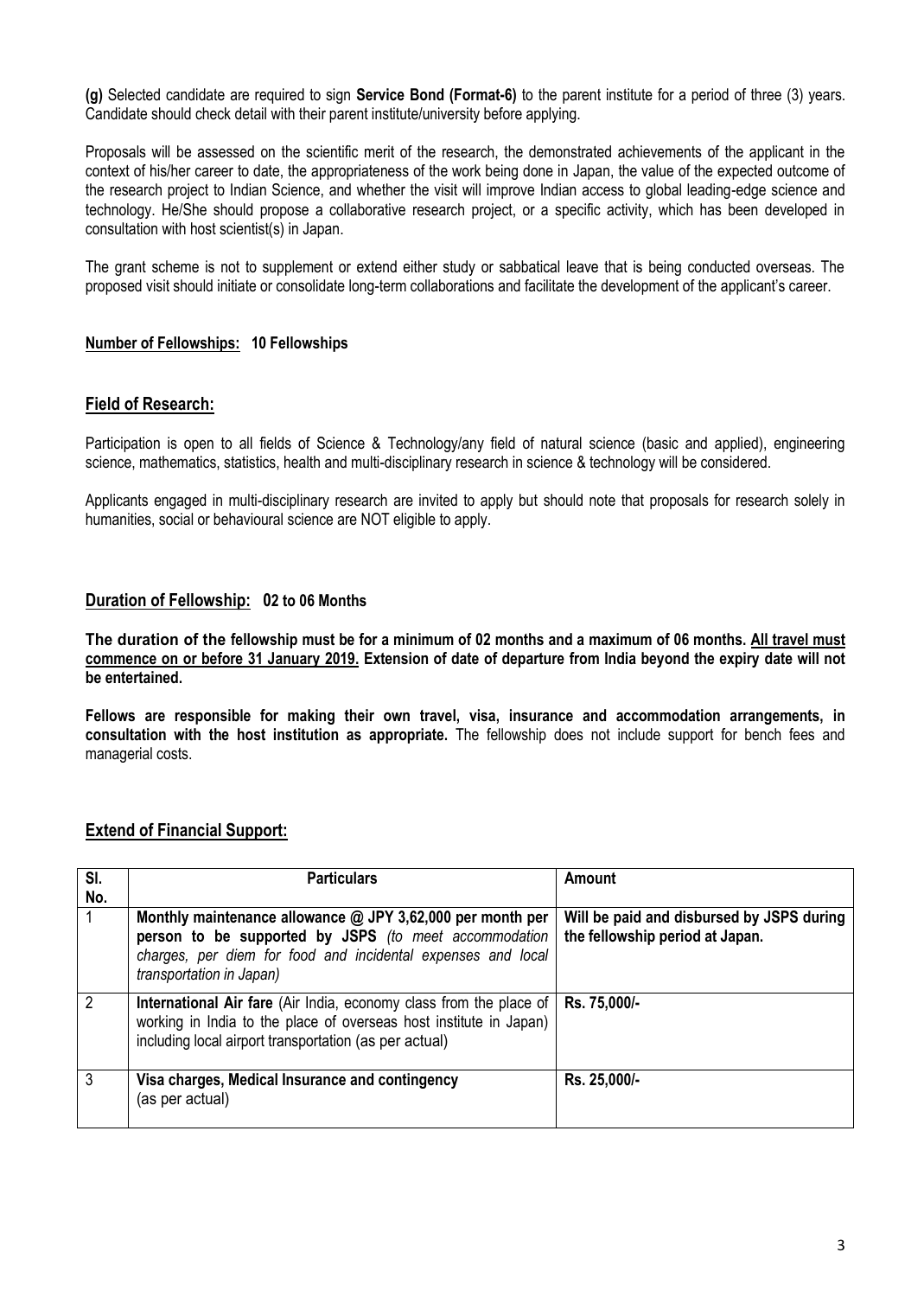### **Documents to be Submitted**

- 1. Application form as per INSA format (dully filled and forwarded through proper channel).
- 2. Copy of Ph.D. Degree (Self attested).
- 3. Letter of Support/NoC from the parent Institute/University and certifying that presently candidate is not serving any bond.
- 4. Letter of invitation from the Japanese host.
- 5. List of best 10 publications.
- 6. Short CV (max.1 page).

### **Reporting Requirements**

Successful applicants are required to submit Visit Report/s **(Format - 1 & 2)** within two(2) months after returning to India. It is anticipated that the report will indicate how the collaboration has progressed.

One complete set of hard copy of application form duly endorsed and forwarded by the Head of the Institution/University should reached the following address on or before the last date. The soft copy of the complete application **(single PDF file only)** should be emailed to: **[insadstjsps@gmail.com](mailto:insadstjsps@gmail.com)**. Please include Name and Area of Research in the subject line of email. The soft copy filename should be saved as*: Name of Applicant\_Area of Research*. Incomplete applications will be rejected and no further correspondence shall be made. Applications received after the last date will not be considered in any case.

**The last date for receiving complete applications is 15 September 2018.**

**The Deputy Executive Director-I (Scientific) Indian National Science Academy Bahadur Shah Zafar Marg New Delhi – 110002, INDIA**

**Email: [insadstjsps@gmail.com](mailto:insadstjsps@gmail.com) Phone: 011-23221931-23221950 (20 lines) (EPABX) Fax: 011-23231095, 23235648 [www.insaindia.res.in](http://www.insaindia.res.in/)**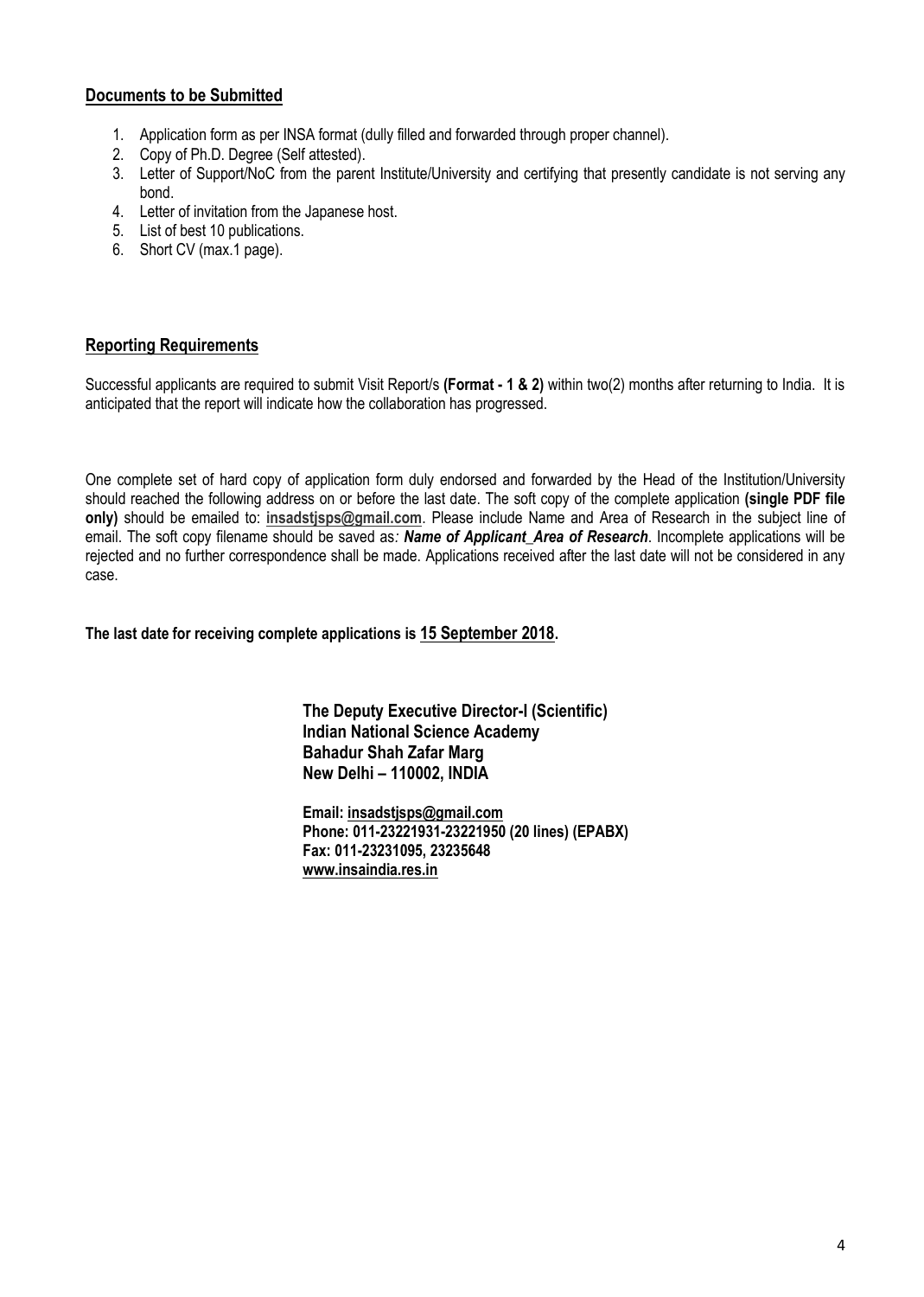



**Department of Science & Technology Constrained Academy indian National Science Academy Govt. of India**

### **Indo-Japanese Joint Project on "Establishment of Young Researcher Fellowship Programme 2017-2018"**

*Supported by* **Department of Science & Technology (DST), Government of India**

*Administered by* **Indian National Science Academy (INSA), New Delhi**

Recent Passport Photograph

### **APPLICATION FORM**

*(The last date for receiving complete applications form is 15 September 2018)*

| <b>Area of Specialization</b> | Proposed date &<br><b>Duration of the visit</b> |
|-------------------------------|-------------------------------------------------|
|                               | From:<br>To:<br>Total duration:                 |
|                               |                                                 |

- **1. (a) Name of the Applicant : (b) Present Position, Address, : Phone, Fax, Mobile & Email (c) Date of Birth :** Age as on the last date of application : ……….Years ………Months ……...Days
- **2. Title of the Proposal:**
- **3. Name, Position, address and contact detail (Phone, Fax, Email) of your host in Japan:**  *(Please attach a letter of invitation from the host commenting on the proposed collaboration)*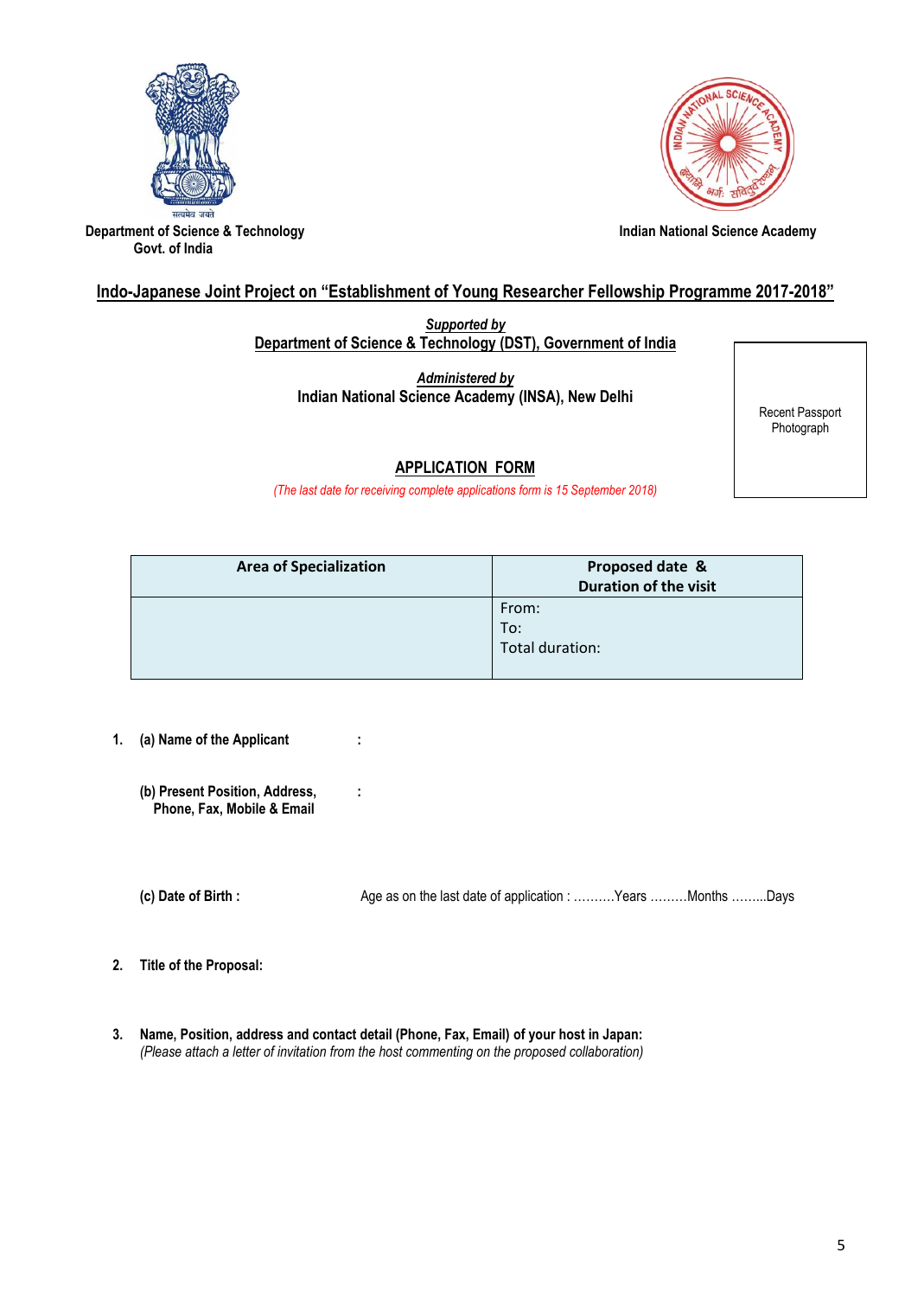**4. Educational Qualifications** (most recent at the top from Graduation onwards):

| Degree obtained<br>Year |  | University/Institute | Any other details |  |  |
|-------------------------|--|----------------------|-------------------|--|--|
|                         |  |                      |                   |  |  |
|                         |  |                      |                   |  |  |
|                         |  |                      |                   |  |  |

#### **5. Employment history**, including positions held, employers and dates (most recent at top):

| <b>Employer</b> (Include country if outside India)<br><b>Position held</b> |  | Date/s (From - To) |  |  |
|----------------------------------------------------------------------------|--|--------------------|--|--|
|                                                                            |  |                    |  |  |
|                                                                            |  |                    |  |  |

#### **6. Summary of Project:**

*(In not more than 100 words, indicating the aim, significance and expected outcomes of the proposed project. The summary should be written in a style understandable for the intelligent layperson and suitable for a press release)*

#### **7. Research Experience:**

(Please attach a copy of CV (max.1 page) and list of top 10 publications relevant to the activity of your proposed visit).

- **8. Describe specific aspects of your experience or recent activities which indicate your capacity to be successful in your proposed project.**
- **9. Would this visit facilitate the development of your career? Please explain.**
- **10. Would biomaterials affecting the loss/disclosure of genetic pool be taken out of the country?**
- **11. Does your program have implications for intellectual Property or Patent Right? If Yes, answer (a) & (b)**
	- **(a). Does your institute has a Policy on IPR and Patents?**
	- **(b). How do you plan to protect IPR/ Patent issue pertaining to your program?**
- **12. Give details of foreign visit(s) undertaken by the applicant in the last 3 (three) years:**

| Name of countries visited | <b>Purpose of visit</b> | Year & duration<br>of visits | <b>Financial Assistance</b><br>(Specify the source & the quantum of grant<br>received) |
|---------------------------|-------------------------|------------------------------|----------------------------------------------------------------------------------------|
|                           |                         |                              |                                                                                        |
|                           |                         |                              |                                                                                        |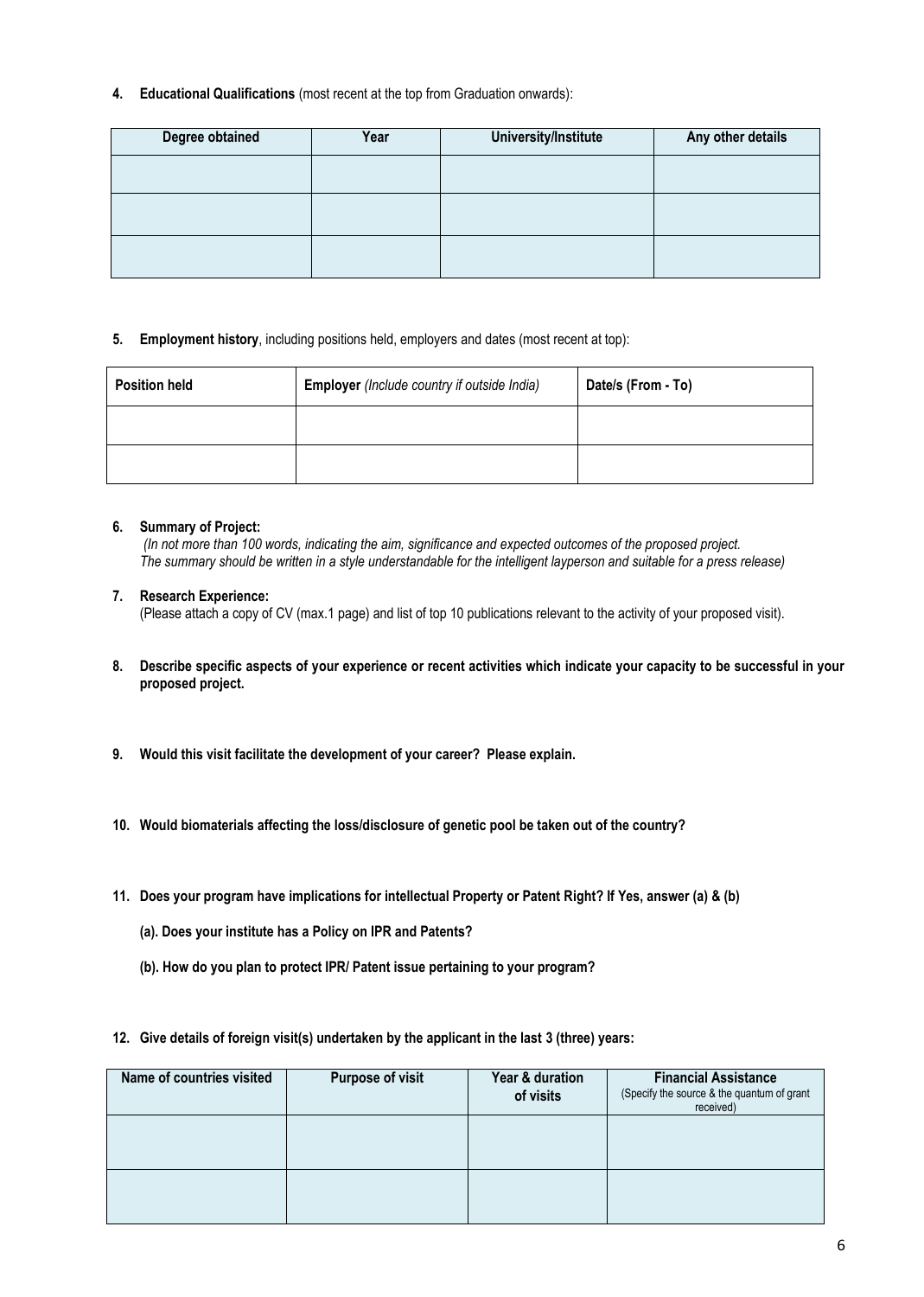#### *13.* **Name and address of two Indian referees:**

#### **14. Any other relevant facts which have not been covered in the above columns:**

I \_\_\_\_\_\_\_\_\_\_\_\_\_\_\_\_\_ hereby declare that the statements made in the application are true, complete and correct to the best of my knowledge and belief and in the event of any of the information being found false or incorrect or suppressed or any ineligibility being detected before or after the selection, my candidature is liable to be cancelled without assigning any reason thereof.

#### *Important:*

Applications are considered carefully against the selection criteria by a Committee of Scientists with diverse expertise. The funding available is limited and sufficient only to support a proportion of applicants. The Academy reserves the right of final selection of the candidates for the aforesaid fellowship. No appeal or protest in this regard would be entertained.

#### **Submitted by**

**Date: Place:** **(Signature of the Applicant)**

**Recommended and Forwarded by -**

**Date: Place:**

 **Signature & Seal of the Head of the Institution/University**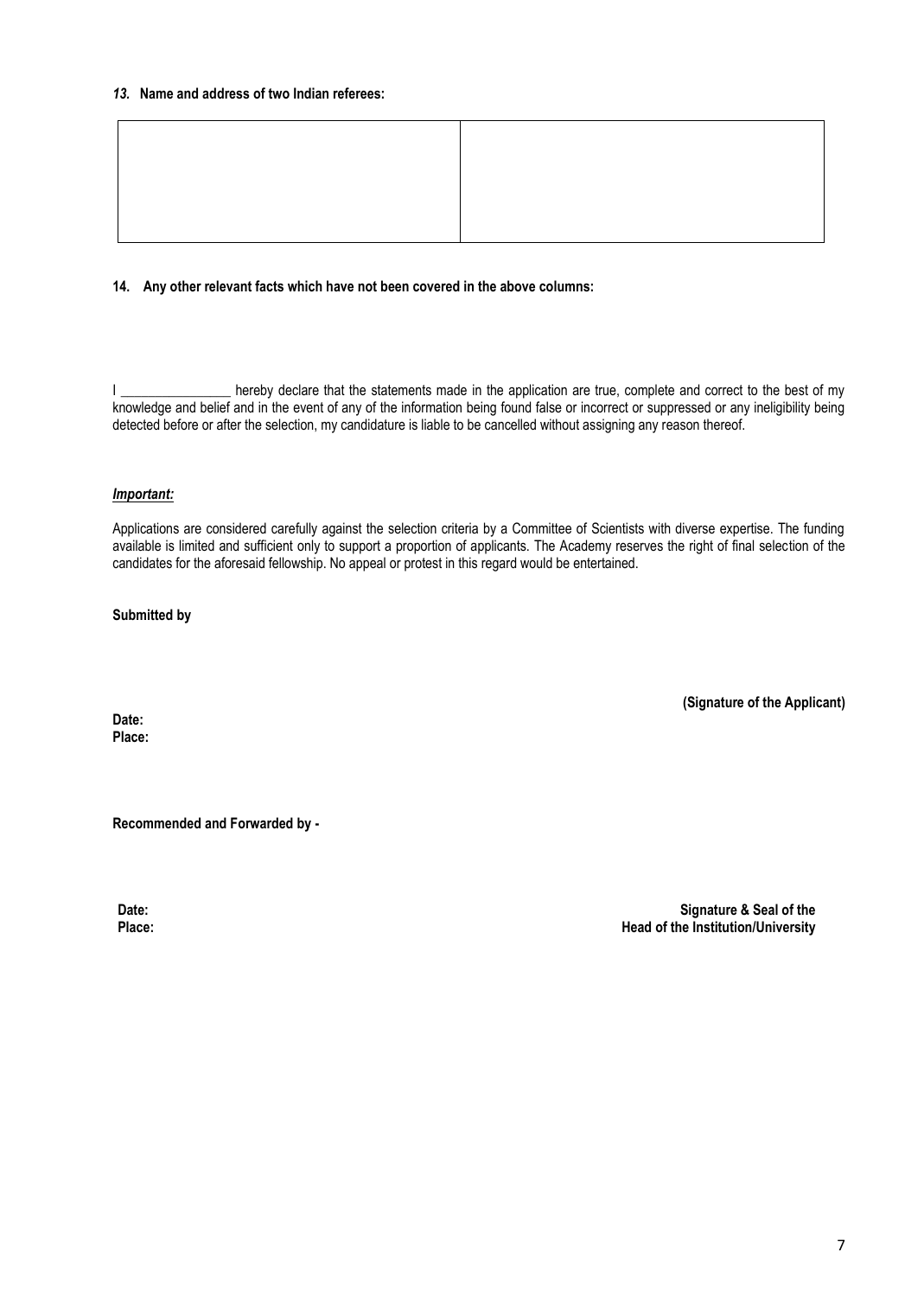# **GENERAL INFORMATION / GUIDELINES**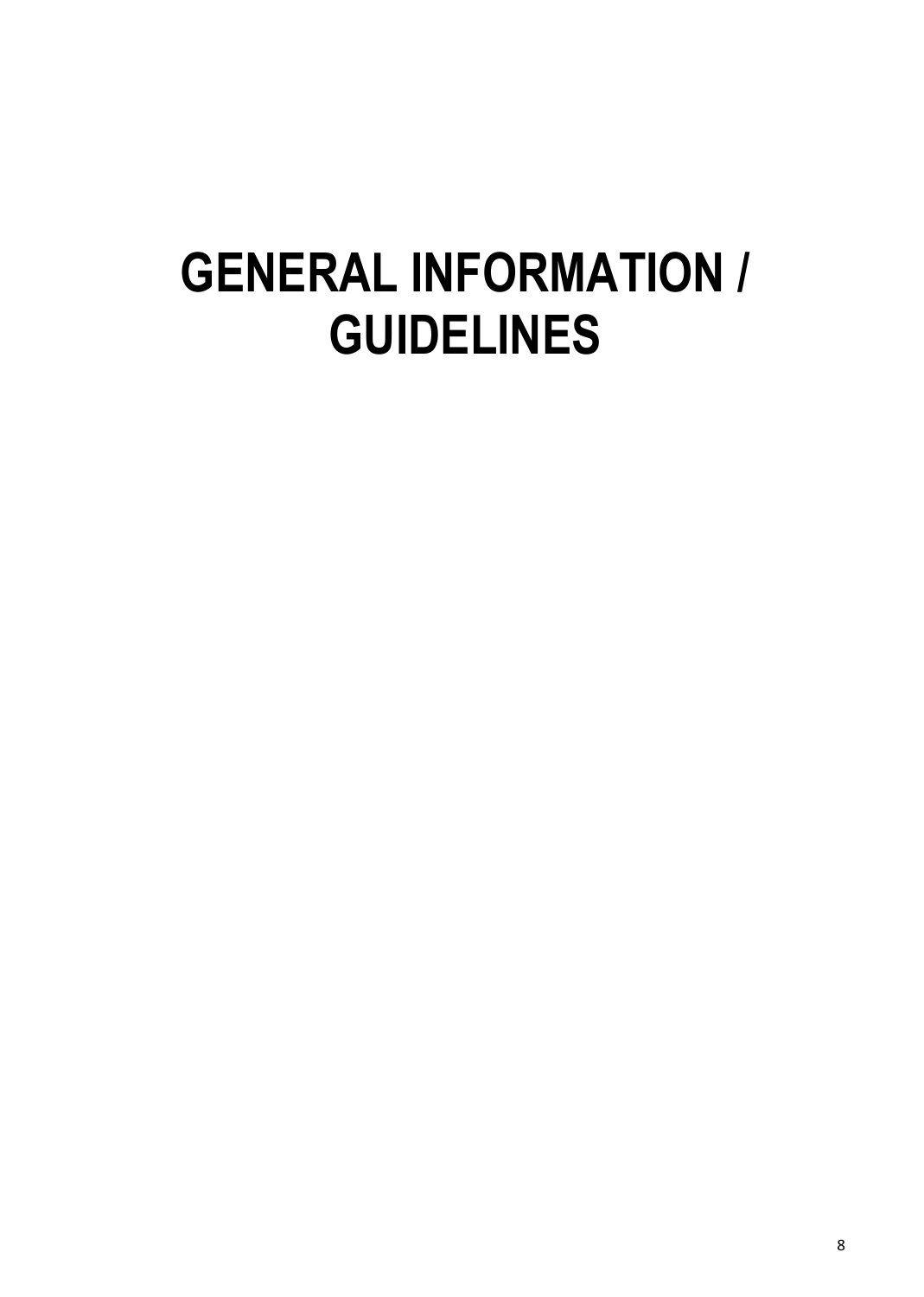### **Indo-Japanese Joint Project on "Establishment of Young Researcher Fellowship Programme 2018-2019"**

*Supported by* **Department of Science & Technology (DST), Government of India**

*Administered by* **Indian National Science Academy (INSA), New Delhi**

## **GENERAL INFORMATION / GUIDELINES**



# **INDIAN NATIONAL SCIENCE ACADEMY**

**Bahadur Shah Zafar Marg, New Delhi - 110 002, INDIA**

**Phone: +91-11-23221931 - 23221950 (20 lines) (EPABX) Fax: +91-11-23221959, 23235648, 23231095 Email[: insadstjsps@gmail.com](mailto:insadstjsps@gmail.com) Website[: www.insaindia.res.in](http://www.insaindia.res.in/) or [www.dst.gov.in](http://www.dst.gov.in/)**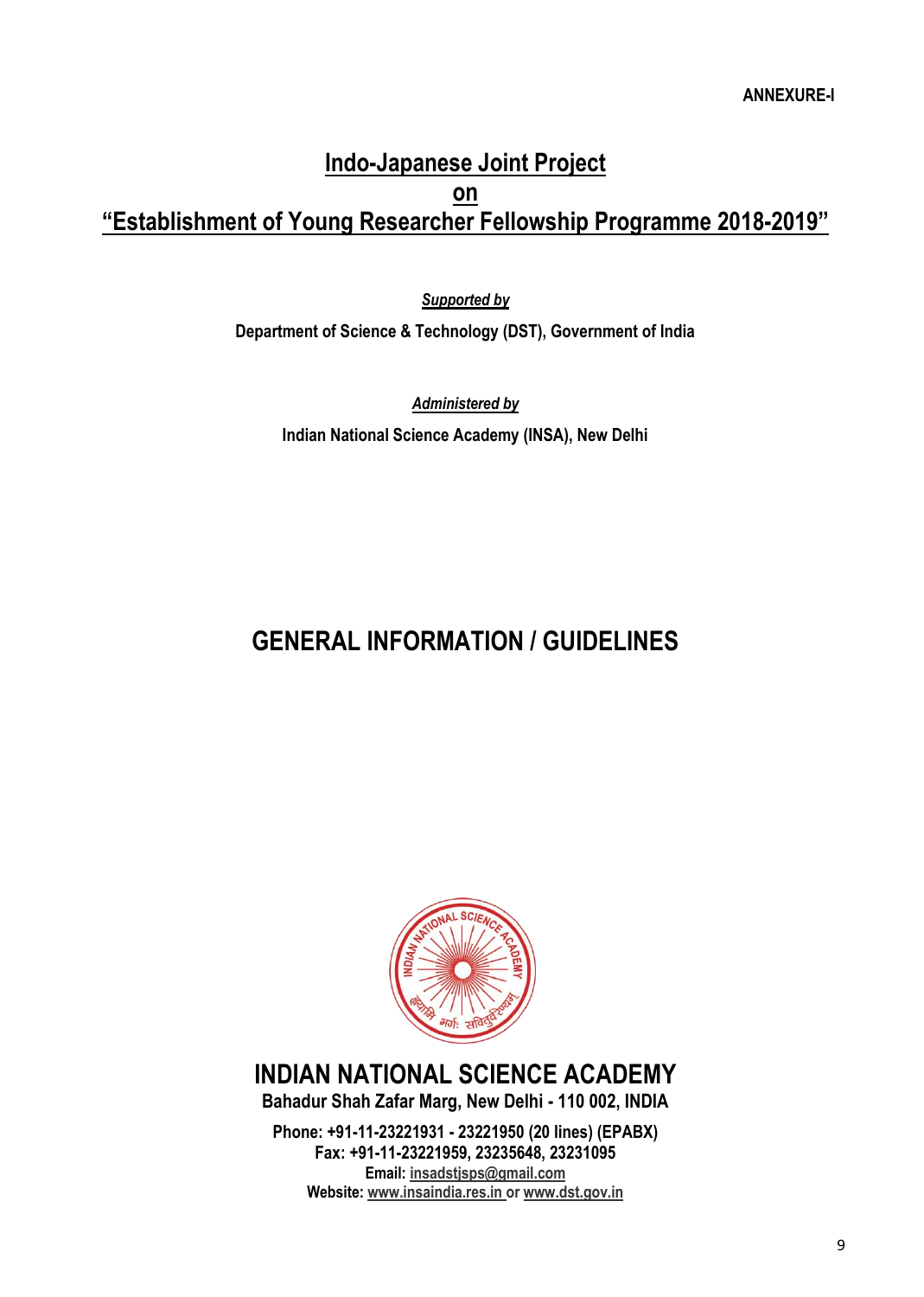### **Indo-Japanese Joint Project on "Establishment of Young Researcher Fellowship Programme 2018-2019"**

### **GENERAL INFORMATION**

It has been well recognized that in order to keep abreast with latest developments in science & technology, Indian scientists and technologists should have opportunities to interact with the international scientific community and get first-hand experience of the developments taking place at the International level. The **Indo-Japanese Joint Project on "Establishment of Young Researcher Fellowship Programme 2018-2019"** coordinated by Indian National Science Academy (INSA) and **Japan Society for the Promotion of Science (JSPS)** is one such step which provides Indian scientists, who hold PhD and working in a regular position in recognized science & technology institutes in India to visit institutions in **Japan**, interact with scientists/technologists there, get exposure to latest research techniques and conduct R&D in specially chosen areas of science & technology. This fellowship programme is designed to support the development of research skills and networks and facilitate access to specialized equipment and training.

Under this fellowship programme, **02 to 06 months** duration is provided to fellows for conducting advanced research/undergoing specialized training in chosen frontline areas of science & technology. It is envisaged that the expertise gained during the fellowship period will lead to further strengthening of National Programmes in these areas as well as further generation and spread of expertise at the national institutes.

For details about application form, eligibility criteria and other information please visit INSA website **[http://www.insaindia.res.in](http://www.insaindia.res.in/)**.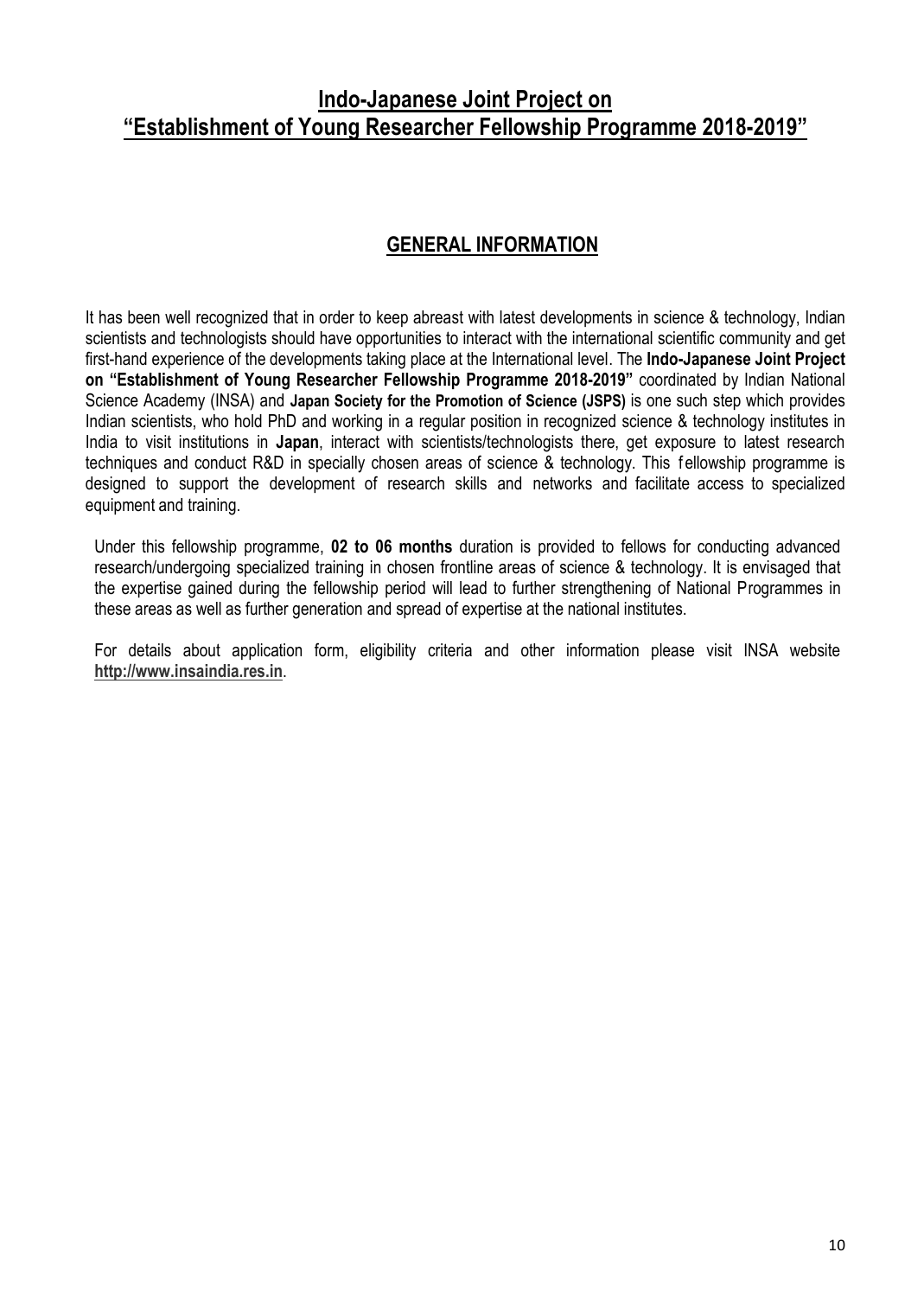### **GUIDELINES GOVERNING THE INDO-JAPENESE JOINT PROJECT ON "ESTABLISHMENT OF YOUNG RESEARCH FELLOWSHIP PROGRAMME 2017-2018"**

- (1) The individual availing this fellowship would be called **Indo-Japanese Young Research Fellow**.
- (2) There would be no change in a), b) & c) after the selection of the fellowship (a) Approved area of research/ training; (b) Identified Institute abroad; (c) Duration of fellowship
- (3) The selected Fellow would have to fill a **Bond of Service (Format-6)** to the parent Institute that he/she would serve the parent institute/anywhere in India for a period of at least **three(3) years** after pursuing research in the area of specialization abroad. A copy of the bond should be sent to INSA through proper channel.
- (4) If the Fellow does not return to India or gets a job opportunity in Japan on completion of the duration, Fellow will be required to reimburse the whole expenditure incurred during the fellowship period in one lump sum within **one(1) month** of the completion of the term of the Fellowship. Parent Institute will recover the whole of the expenditure from the Fellow and remit it to INSA within the stipulated period.
- (5) If the Fellow on return to parent institution resigns from the job and goes abroad or accepts another job unconnected with the chosen area, then it would be considered as having broken the bond and he/she would be required to pay forthwith a sum of money pro-rated to the uncompleted period under the bond.
- (6) **Maintenance allowance @ JPY 3,62,000 per month per person will be supported by JSPS with maximum duration of fellowship being six(6) months**. This maintenance allowance includes accommodation charges, per diem to meet food and incidental expenses and local transportation in Japan.
- (7) The Fellow will be entitled to **one time contingency grant** of **₹ 25,000/- (Twenty-five thousand only)** to cover the Visa charges and medical insurance etc. (as per actual)
- (8) The Fellow will be entitled to air passage in **economy class by Air India only** from the place of working in India to the place of Japanese host institute and back by shortest route. As per MOF instructions dated 13.07.2009 all cases of air travel both domestic and international, the officials may travel only by Air India. For travel to stations not connected by Air India the officials may travel by Air India to the Hub/Point closest to their eventual destination, beyond which they may utilize the services of another airline which should also preferably be an alliance partner of Air India.
- (9) Apart from the maintenance allowance to be supported by JSPS, expenditure on international air travel and contingency amount as mentioned in items (6) to (8), no other amount will be paid by INSA to the Fellow. **90% of the sanctioned grant (excluding per diem) will be released in advance directly to the selected Fellow's parent Institute/University.**
- (10) Rules governing payment of salary, leave, medical, gratuity, GPI and pension etc. of the Department/Institution/University to which the fellow belongs would continue to be applicable. **No liability on any of these accounts will be borne by INSA.** The Fellow is required to work at the host institute abroad during the entire period of fellowship. The fellowship will be provided only for the duration of stay of the Fellow at the host institute in Japan.
- (11) The duration of the fellowship must be for a **minimum of two(2) months and a maximum of six(6) months**. **All travel must be commenced on or before 31 January 2019**. Extension of date of departure from India beyond the expiry date will not be entertained.
- (12) The Fellow will submit his/her **Visit Report** to INSA within **two (2) months** after returning to India. The report should also include authenticated detailed expenditure statement in connection with the training/research under this programme as per the INSA **Format-1**.
- (13) A report evaluating the performance of the Fellow by the Guide/Professor of Institute with whom the Fellow has worked in Japan should also be sent to INSA along with the report in **Format-2**.
- (14) The final settlement of accounts will be subject to availability of the report mentioned at items (12) and (13) above.

#### (15) **Visa arrangements are to be made by the Fellow himself/herself.**

(16) The Fellow will intimate to INSA the date of joining at the Japanese host institute as soon as he/she joins the host institute. This intimation should be provided through the guide at the Japanese host institute. He/She will also intimate to INSA the dates of leaving the host institute and joining the parent institute in India.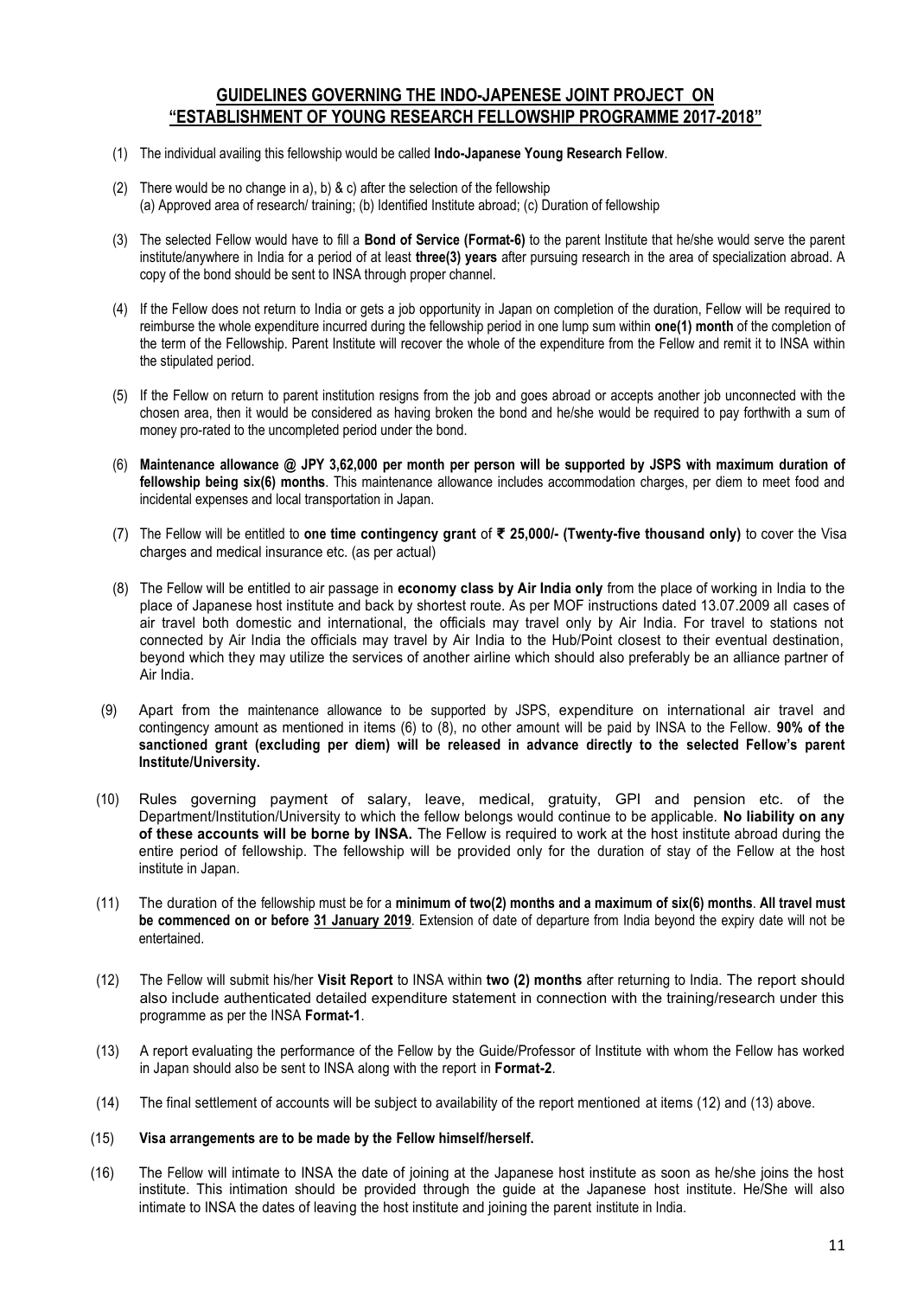### **DOCUMENTS TO BE SUBMITTED TO INSA AFTER AVAILING THE FELLOWSHIP**

**The Fellow will be required to submit the following documents/details after availing the fellowship/joining the parent institute in India. These documents/details should be submitted within two (2) months of his/her return.**

- **1.** A detailed visit report on the training received/research work done including papers communicated/published during the stay of the Fellow at the Japanese host institute **(Format-1).**
- **2.** A report evaluating the performance of the awardee and giving brief highlights of achievements by the Professor/Guide at the Japanese host institute with whom the Fellow has worked **(Format-2).**
- **3.** Claim Sheet along with supporting documents **(Format-3).**
- **4.** Details to be furnished by the parent Institute/University of the Fellow **(Format-4).**
- **5.** Statement of Expenditure and Utilization Certificate by the parent Institute/University of the Fellow **(Format-5).**
- **6.** The Fellow may also be required to submit other reports from time to time highlighting how the knowledge gained abroad has been utilized while working in India.

**The above documents/details should be submitted in the formats given on the following pages. These documents/details should be forwarded to INSA through the Head of parent Institute/University of the Fellow.**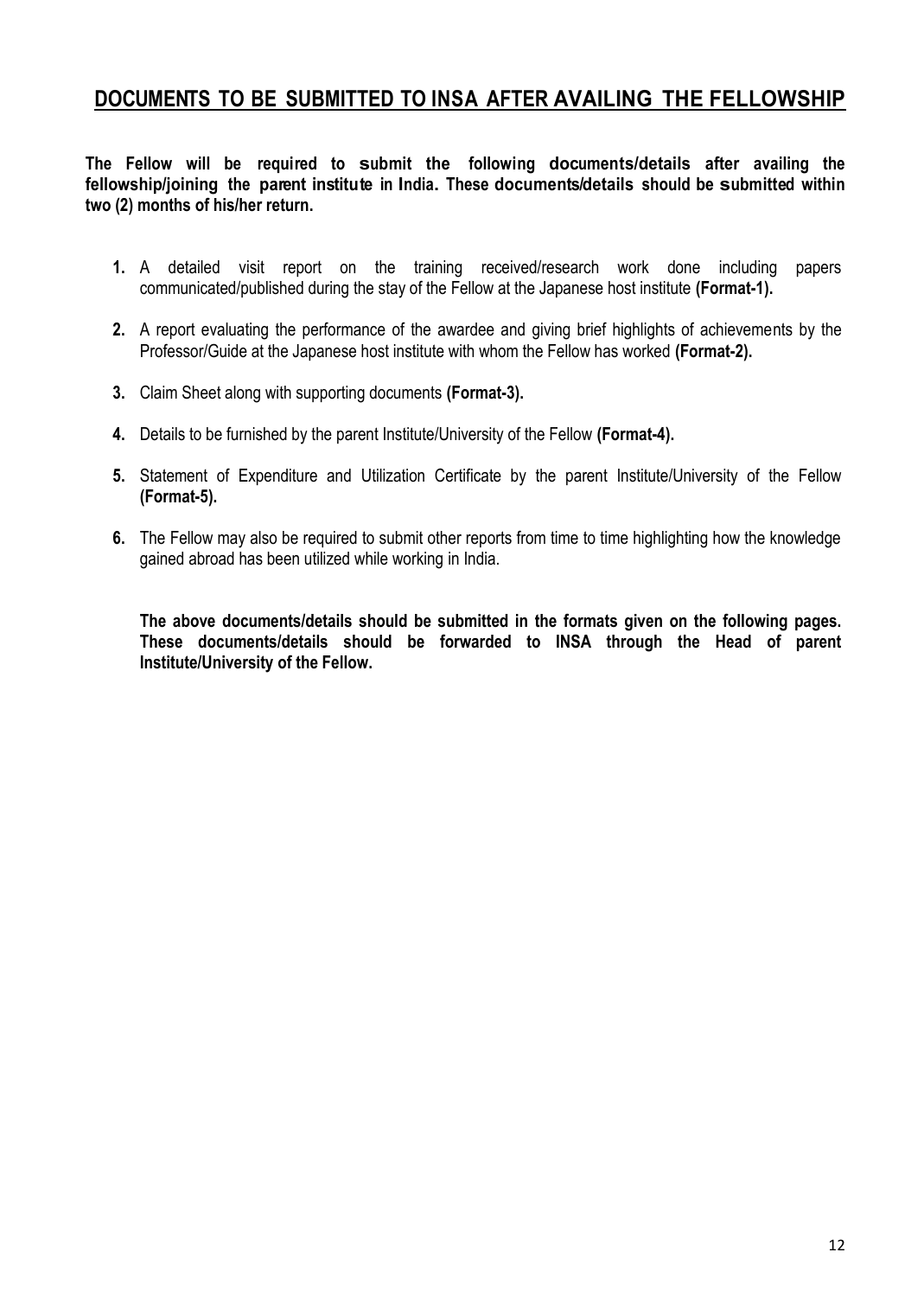### **REPORT ON THE TRAINING RECEIVED/RESEARCH WORK DONE**

*(One copy, to be filled by the applicant)*

- 1. Name and designation of the Fellow:
- 2. Address:
- 3. Chosen frontline area of S&T in which training/research was carried out:
- 4. Name of Professor, address, e-mail etc. of the Japanese host institute:
- 5. Duration (Please give exact date/month/year):
- 6. Academic Highlights:
	- I. Techniques learnt/specific expertise acquired (please provide sufficient details in at least 500 words).
	- II. Details of research work done/results obtained including papers published/ prepared/submitted for publication (a clear detail of research work done and results obtained during the fellowship period may be given in not less than 1000 words. It should not be sketchy/in narrative form). A copy of the papers published/prepared/submitted for publication may be attached).
	- III. Proposed utilization of the experience in India (please provide details in about 500 words).
- 7. Visit to other scientific institutions, universities and laboratories during your visit abroad along with purpose of visit and details of knowledge acquired, if any.(500 words)

e de la construction de la construction de la construction de la construction de la construction de la construction de la construction de la construction de la construction de la construction de la construction de la const (Name of the Fellow)

8. Remarks of the Head of the parent Department/Institution/Organization about the overall progress of the Fellow and the training acquired in particular, its further application in the institute in national context.

Signature in the contract of the contract of the contract of the Signature of the Signature (Name and Designation)

Date: Place: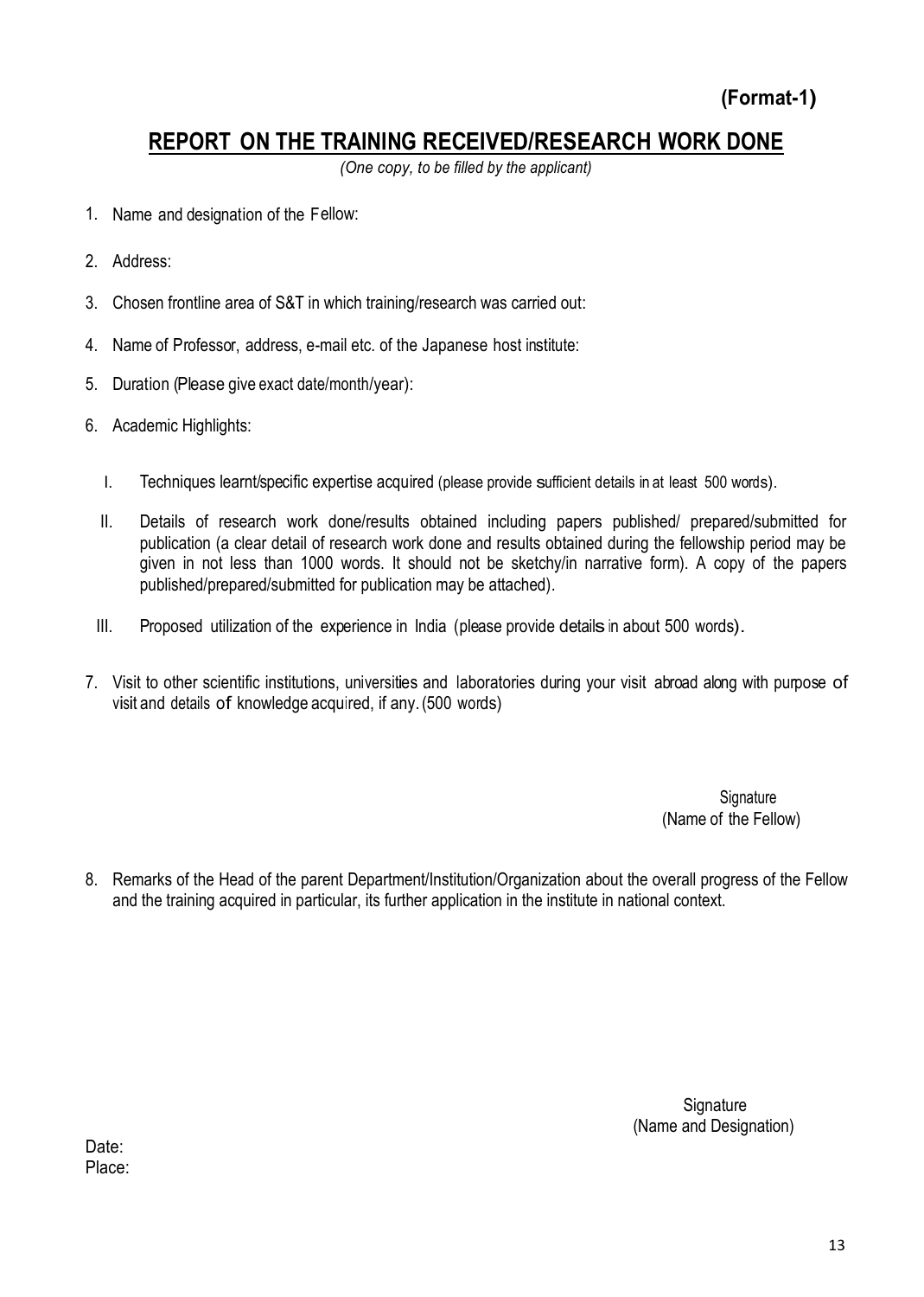**(Format 2)**

### **REPORT OF THE JAPANESE HOST INSTITUTE**

*(One copy in original on the letter head of the host institute)*

- 1. Name of Professor and address of the Japanese host Institute :
- 2. Area of Research :
- 3. Duration (Please give *exact date/month/year):* From…………………………….To…………………….
- 4. Brief highlights of achievements (techniques learnt/research work carried out/papers published/prepared) :
- 5. Has the fellow visited other labs/institutes/attended conference/s in host country? If yes, benefits derived :
- 6. Has the Fellow participated in other activities? Please specify :
- 7. Any other comment you may like to make :

**Signature** Name, designation of the guide and Host institute's address

Date: Place: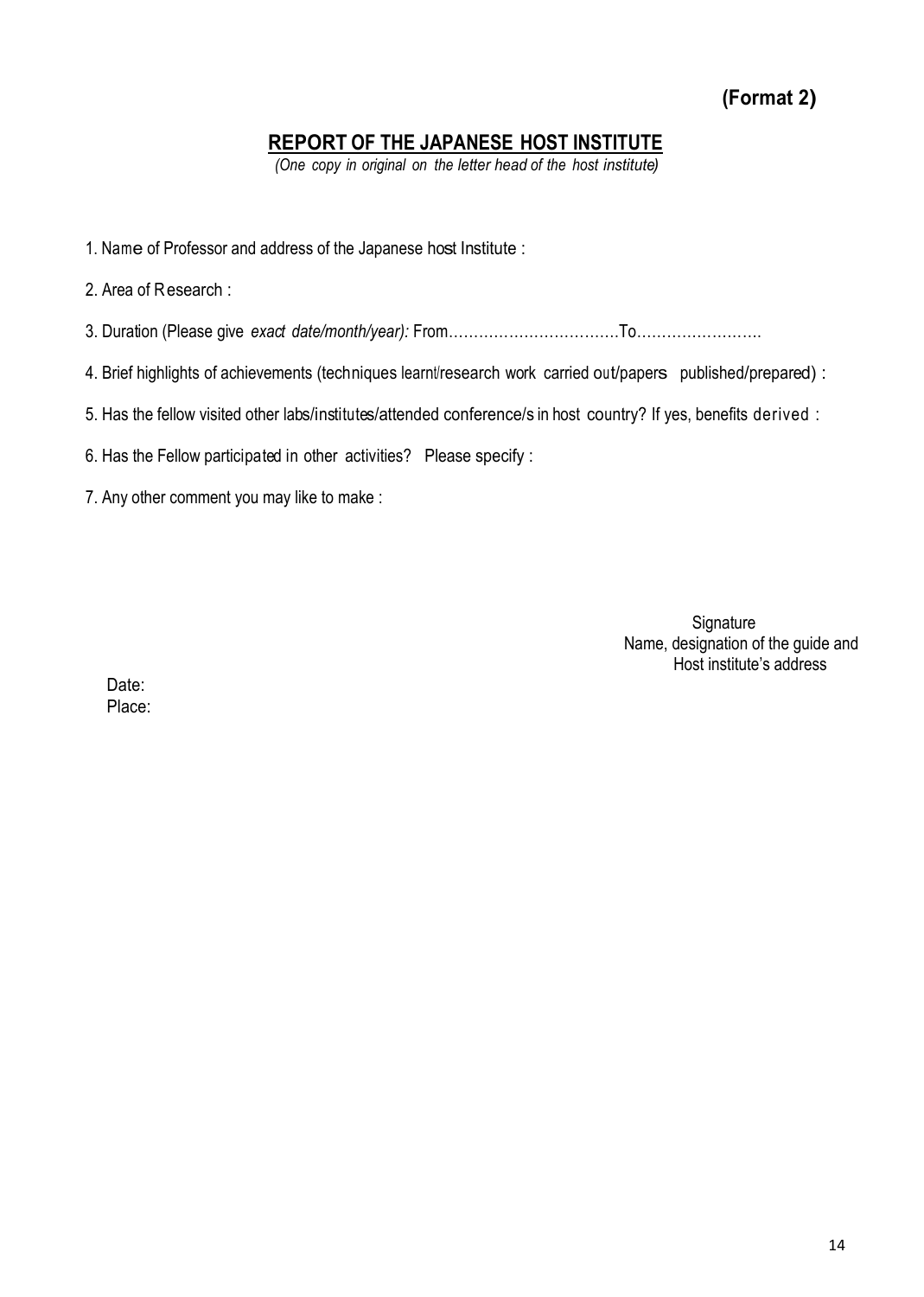### **CLAIM SHEET**

*(One copy, to be filled by the applicant)*

- 1. Name, Designation and Address:
- 2. INSA Sanction Order No. & date :
- 3. Chosen area of research :
- 4. Name, designation and address of Professor of the Japanese host Institute:
- 5. Duration (Please give exact date/month/year) :

From………………………..to………………………..

6. Details of expenditure :

### A. Travel : FOR ONWARD JOURNEY

- (i) Place of work in India :
- (ii) Place/airport from where flight taken for onward journey :
- (iii) Date of departure :
- (iv) Date and place of arrival in host country :
- (v) Airfare for onward travel (excluding airport taxes etc.): Rs.

### FOR RETURN JOURNEY

- (i) Place of work abroad :
- (ii) Place/airport from where flight taken for return journey :
- (iii) Date of departure :
- (iv) Date and place of arrival in India :
- (v) Airfare for return travel (excluding airport taxes etc.): Rs.
- (vi) Total expenditure on air travel (for onward & return journey): Rs.

(Please attach copy of Air India e-ticket showing flight fare for both ways along with boarding passes)

### B. Contingency : Rs.

### **C. Total (A to B): Rs.**

Certified that I have attended the above training/ research programme and the particulars furnished above are correct. Also certified that I have not received any financial assistance from any other source.

Date: Signature Contract Contract Contract Contract Contract Contract Contract Contract Contract Contract Contract Contract Contract Contract Contract Contract Contract Contract Contract Contract Contract Contract Contract Place: (Name & Address of the Fellow)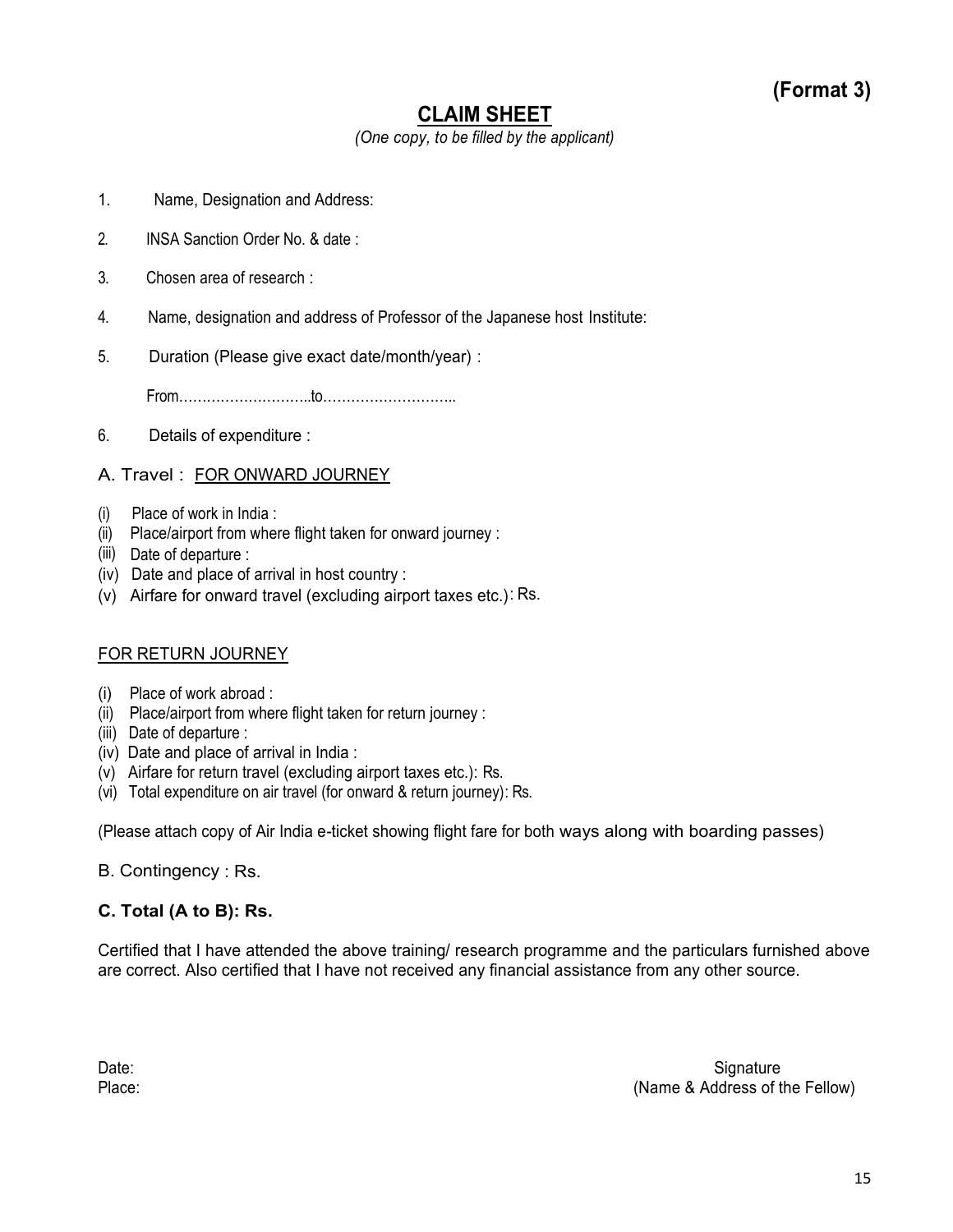**(Format 4)** 

### **DETAILS TO BE FURNISHED BY THE PARENT INSTITUTE OF THE FELLOW**

*(One Copy to be send to INSA)*

### **STATEMENT OF EXPENDITURE**

### **Title of the Project: Indo-Japanese Joint Project on "Establishment of Young Researcher Fellowship Programme 2018-19"**

INSA Sanction Letter No.:

Name of Awardee:

Visit duration: From……………………..To…………………………..

| SI. No.        | Sanctioned<br>Heads                                      | Funds<br>Allocated<br>(Financial | <b>Fund Received</b><br>from INSA<br>(Financial Year | Expenditure<br>Incurred<br>(Financial Year | Unspent<br>Balance to be<br>refunded to | Balance to be<br>reimbursed to<br>the Institute/ |
|----------------|----------------------------------------------------------|----------------------------------|------------------------------------------------------|--------------------------------------------|-----------------------------------------|--------------------------------------------------|
|                |                                                          | Year wise)                       | wise)                                                | wise)                                      | <b>INSA</b>                             | <b>University</b>                                |
| 4              | Travel<br>(International +<br>Domestic)                  |                                  |                                                      |                                            |                                         |                                                  |
| $\overline{2}$ | Visa Charges,<br>Medical<br>Insurance and<br>Contingency |                                  |                                                      |                                            |                                         |                                                  |
| 3              | Interest (if any)                                        |                                  |                                                      |                                            |                                         |                                                  |
| 4              | <b>Total</b>                                             |                                  |                                                      |                                            |                                         |                                                  |

Name & Signature of the Scientist with date

 Finance Officer of Institute/ University with date and Seal Head/Registrar of Institute/ University with date and Seal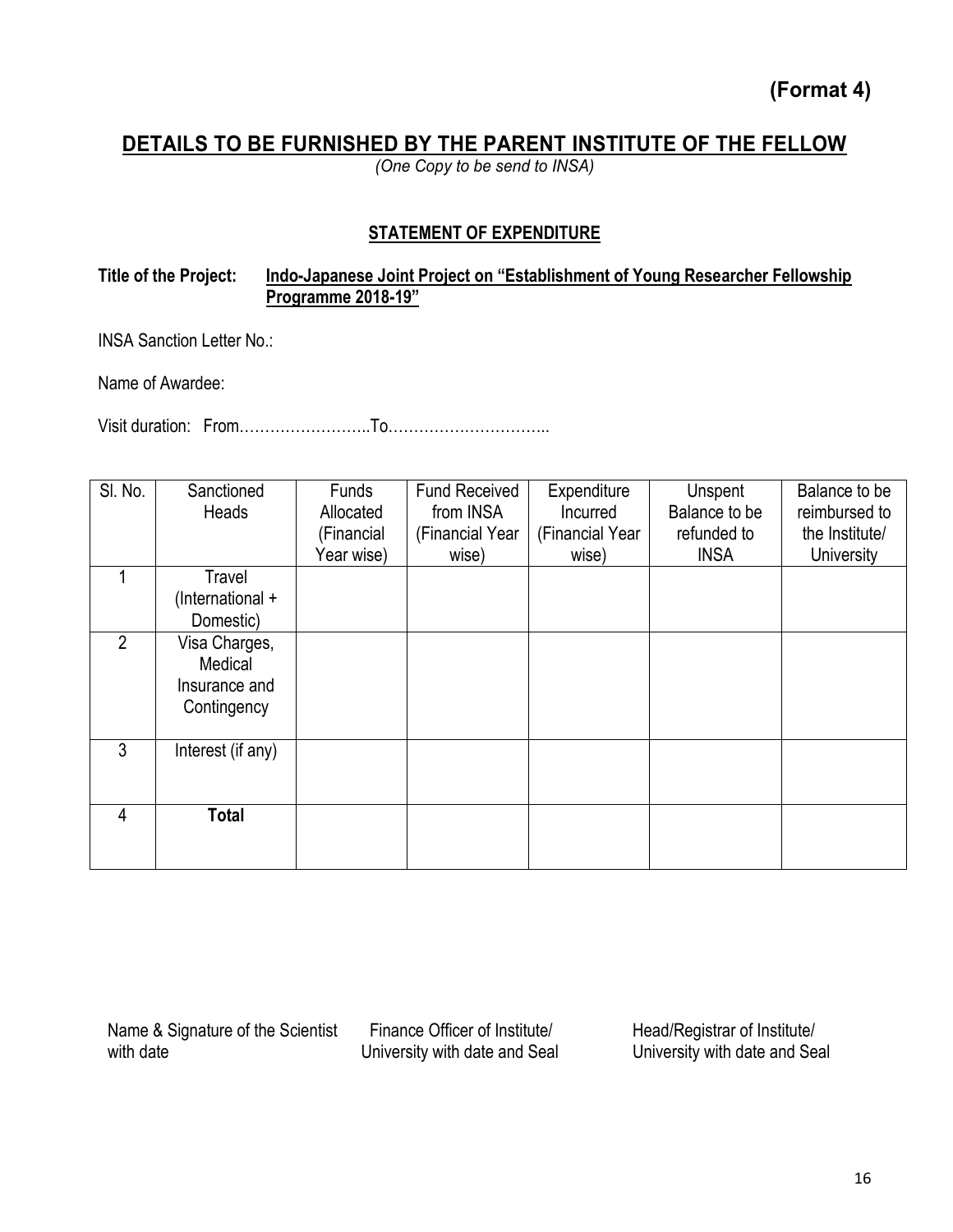### **UTILIZATION CERTIFICATE**

*(To be sent in duplicate to INSA)*

- 1. Title of the Programme :
- 2. Name of the Institution :
- 3. Name & designation of the awardee :
- 4. INSA sanction letter No. and date :
- 5. Head of account as given in the original INSA sanction letter :
- 6. Total amount that was available for expenditure during the financial year:
- 7. Actual expenditure incurred :
- 8. Balance amount available at the end of the financial year :
- 9. Unspent balance refunded, if any : (Please give details of Cheque No. etc.)
- 10. Balance to be reimbursed to the fellow :

Certified that out of Rs......................of amount sanctioned during the year…………….in favour of ………………………………………(*institute's name)* under the INSA Letter No……….....dated…………., a sum of Rs…………………..has been utilized for the purpose of research/ training in Japan in respect of Dr……………………………(name of Fellow), awardee of the **Indo-Japanese Joint Project on "Establishment of Young Researcher Fellowship Programme 2018-2019"** and that the balance of Rs………………….remaining unutilised at the end of the year has been surrendered to INSA (Vide Cheque No..……………… Dated………………) / balance amount of Rs…………………………due to awardee may please be reimbursed.

Signature of Fellow

Signature of Registrar/Accounts Officer Signature of Head of the Institute with date

with date

with date